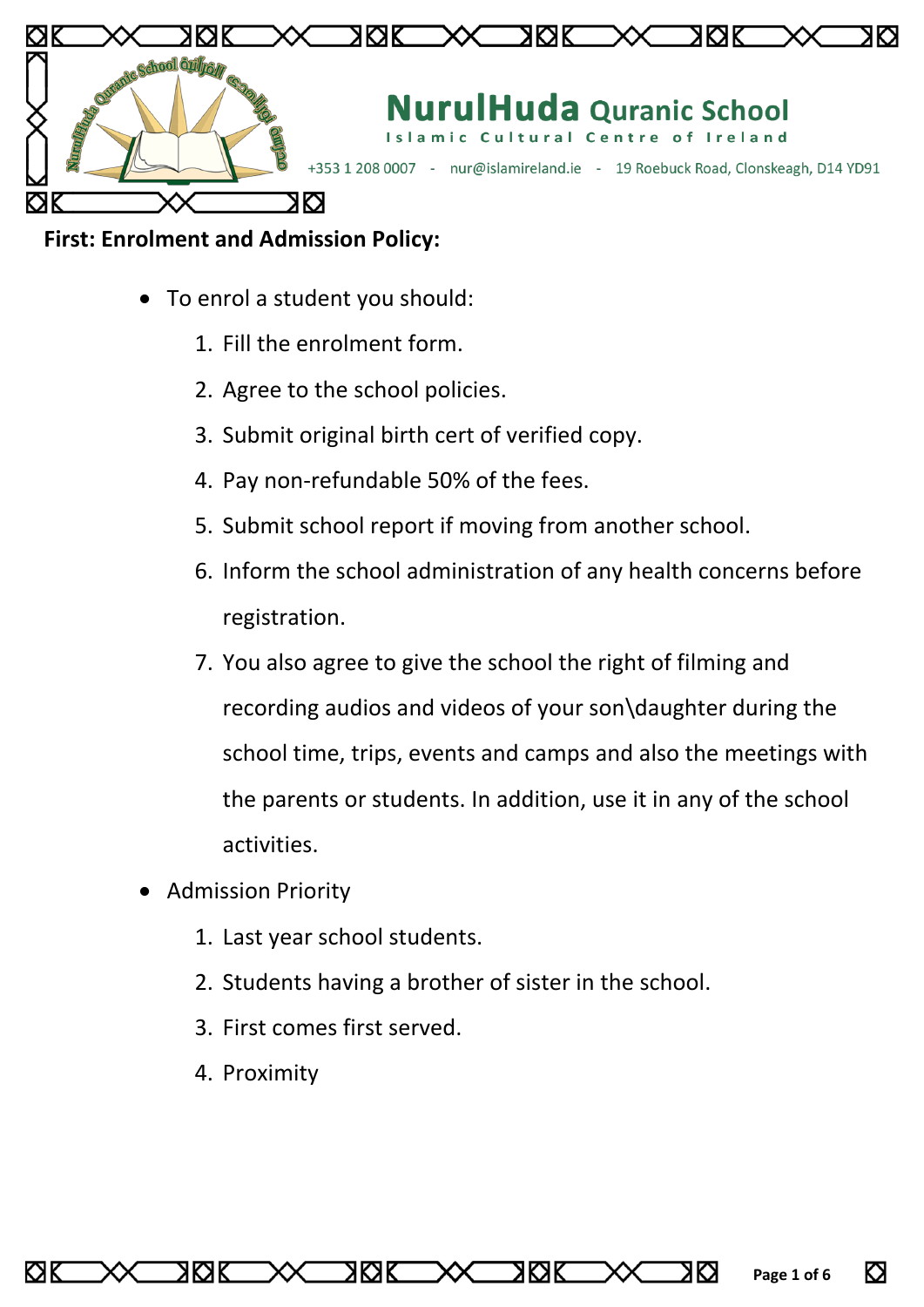

### **Second: Safety and Security Policy:**

- 1. Parents should make sure that their children enter the school and is supervised by a teacher or a school supervisor.
- 2. The school takes no responsibility for any child before or after the his\her school time.
- 3. Parents declare that there will be no complaints against their children and that they will not cause a disturbance while being at the ICCI before and after their school time.
- 4. In the case of Lateness, parents should notify the school administration or the class teacher.
- 5. Students should be collected by their Parents or a qualified adult and that should be arranged previously with the school administration.
- 6. Parents shall NOT visit the classrooms during the school opening time.
- 7. Parents shall contact the school administration in case there is any issue.
- 8. If the parents want to talk with the teacher, that has to be arranged with the teacher previously out of the class time.
- 9. Sharp metals are not allowed at school
- 10. Telecommunications are not allowed during the school opening hours.
- 11. Students are to be dressed in a way convenient to their age and gender.
- 12. The teachers and the administration have the right to ask the student and follow their cases if there are any signs of abuse.

RØK

ΚЯΚ

XKX

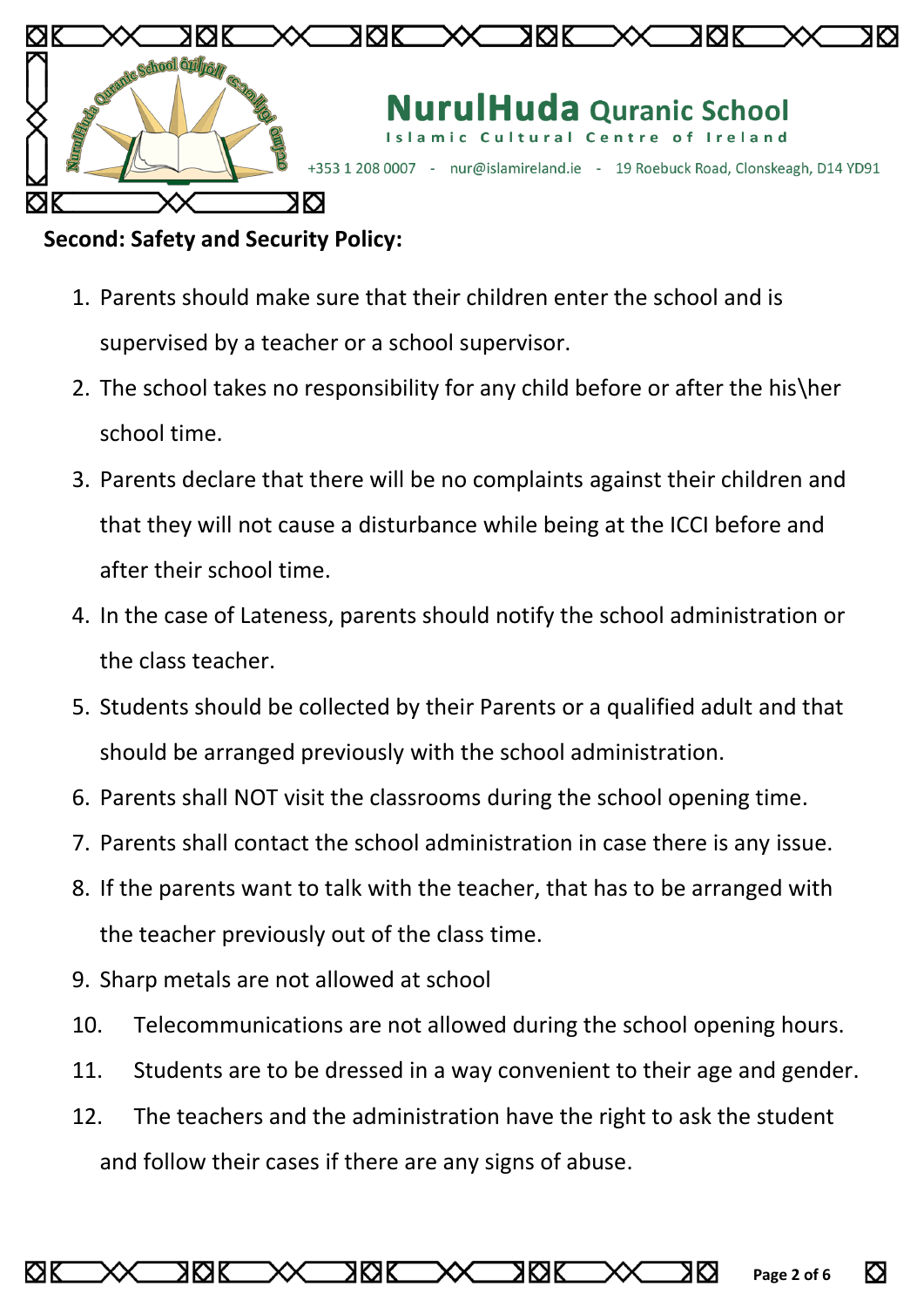

### **Third: Attendance Policy:**

- 1. Students should attend on time.
- 2. Students shouldn't attend earlier than 5 minutes before their class time.
- 3. In the case of being late, parents should register their children at the school administration.
- 4. In the case of early leaving, parents should write a note to the teacher and collect their children at the school administration.
- 5. In the case of being absent for three successive classes in a month while a note is not served to the school, the child's name will be removed from the class list.
- 6. In the case of being absent for a reason e.g. travel or being unwell, parents should write a note to the school administration.
- 7. Absence without a note in advance affects activities and class marks.
- 8. The school will issue a warning to the parents in the case of their children's absence and frequent unpunctual attendance.
- 9. Students absent for no reason are not allowed to go to their class unless they obtain a written permission from the school administration.

ΚЯΚ

RК

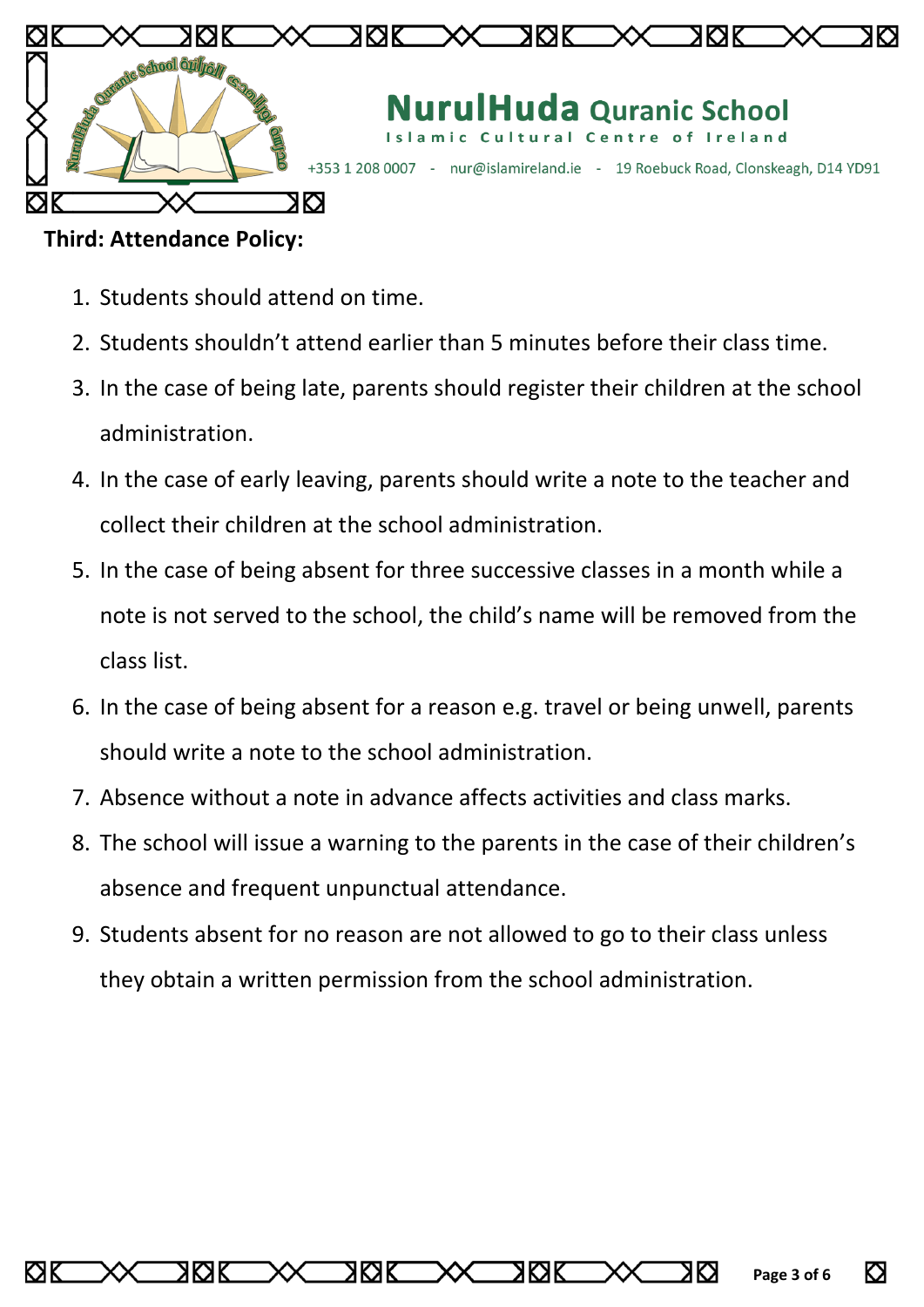

# **Fourth: Discipline Policy:**

- Students are given yellow cards in the following cases:
	- 1. Being late for three days in a month for no reason .
	- 2. Not bringing the books and school materials for several times.
	- 3. Not doing homework several times.
	- 4. Deliberate frequent fighting with other students.
	- 5. Using bad language when talking.
	- 6. Using any means of telecommunication during the school time.
	- 7. Disobeying teacher's instructions in a classroom.
	- 8. Not following the Mosque etiquette and establishing prayers.
- The school administration will call parents for meetings as following:
	- 1. In the case when a student uses bad language when talking to a teacher.
	- 2. Deliberate damage to school furniture.
	- 3. In the case when a student is given two yellow cards, a third card will be given calling his/her parents for a meeting to inform them of the issue and their cooperation will be requested.
	- 4. In the case when a student's misbehaviour proves to be persistent, the school administration will suspend him/her for two classes and he/she will be referred to the school committee.
	- 5. The school committee reserves the right to request the parents to give a written declaration stating that their son /daughter's misbehaviour will not happen again.
	- 6. Parents may write to the school committee if they have a concern about a teacher or the school administration.
	- 7. In the case of deliberate insult to a teacher or talking about him/her in a bad way, the school administration will promptly suspend the student, refer him/her to the school committee and parents will be invited to a meeting to explain the reason of the suspension.

XKX

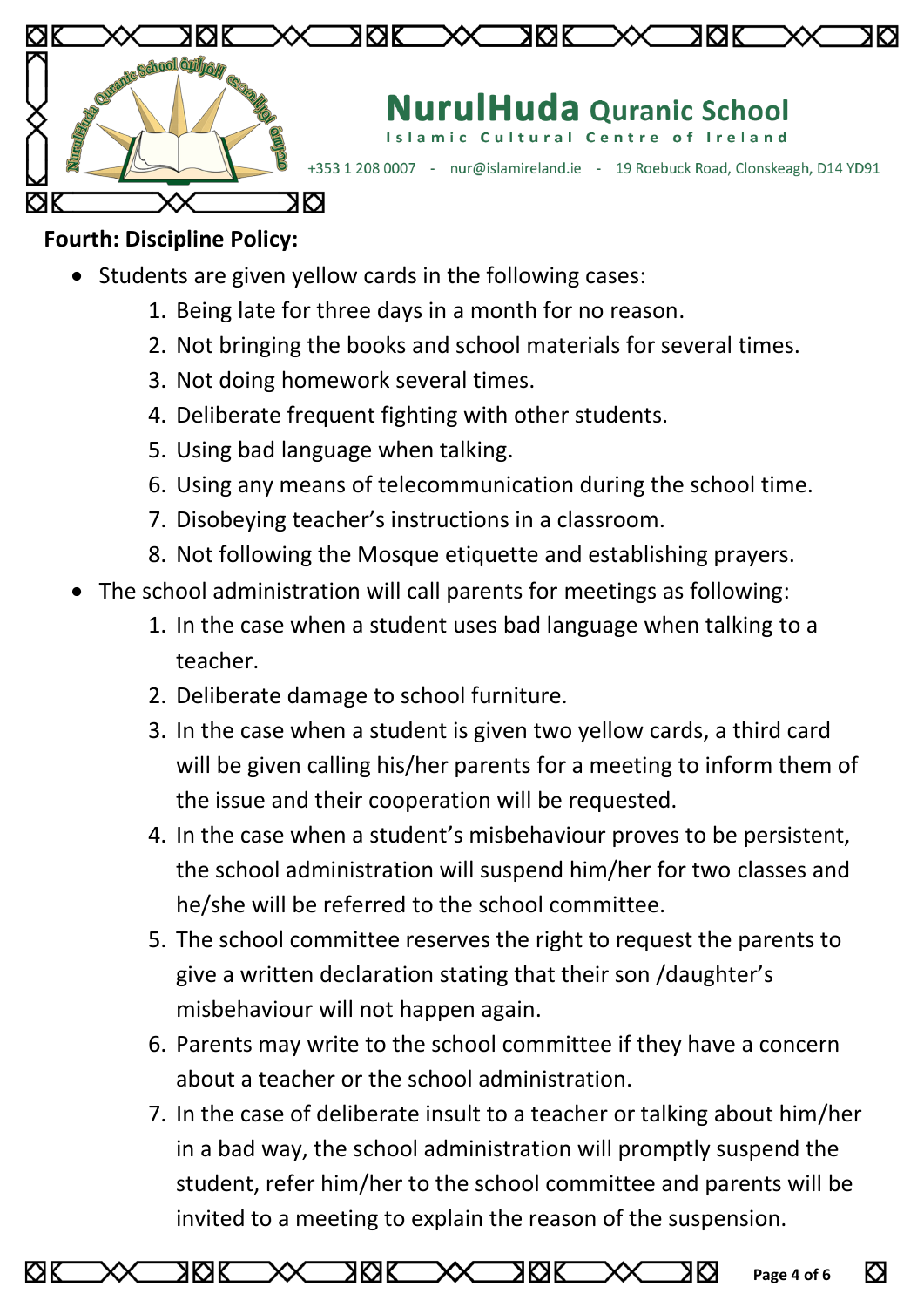

## **Fifth: Accreditation Policy:**

- In the case when a student completes learning the Qur'an by heart, a teacher will be requested to make sure that the student has completed reciting all the Qur'an and then refer his/her name to the school administration to take the following steps:
	- 1. Honouring and offering him/her the Qur'anic memorization award in the end of the year celebration.
	- 2. In the case of registering for Umra, granting him/her 50% discount.
- In the case when a student requests a certificate of graduation or a certificate of completing memorizing the Qur'an, the student should submit application to the school administration and the school administration should arrange for a final test as follows:
	- 1. A committee of three members, nominated by the school committee, should be formed.
	- 2. The student should pass two tests; the first test is in the first half of the Qur'an and the latter in the second half. The period between the two tests should not exceed two months.
	- 3. Each test should be made of 12 oral questions and 5 questions should be in Tajweed rules.
	- 4. The minimum passing mark is 75%

**XKXK** 

ЮK

XKXK

- 5. In the case of passing the test, the student shall be nominated for a free Umra sponsored by the ICCI.
- 6. If the student's score is less than 75%, arrangement for another text shall be made if he/she requests it.

ЖXК